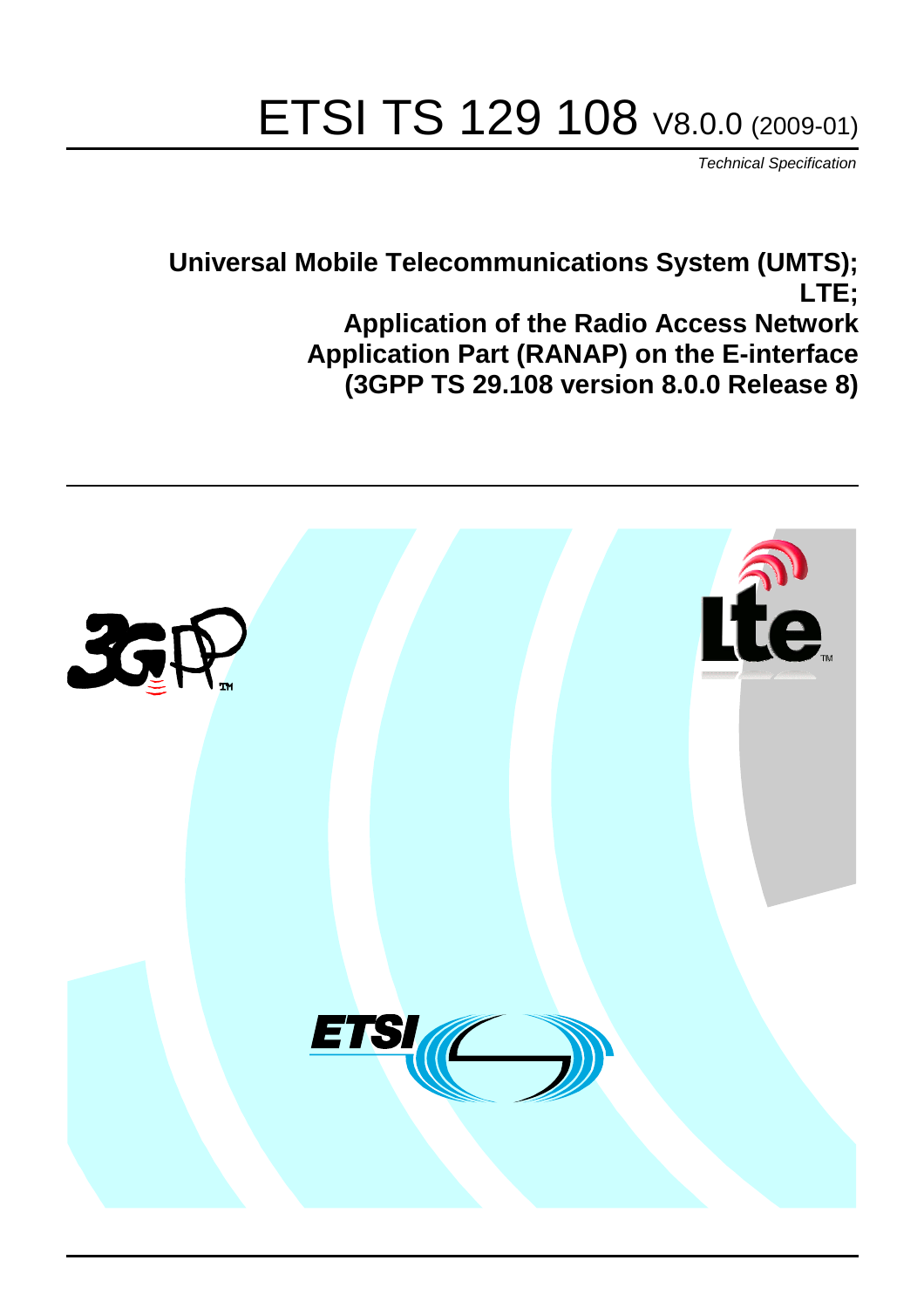Reference RTS/TSGR-0329108v800

> Keywords LTE, UMTS

#### *ETSI*

#### 650 Route des Lucioles F-06921 Sophia Antipolis Cedex - FRANCE

Tel.: +33 4 92 94 42 00 Fax: +33 4 93 65 47 16

Siret N° 348 623 562 00017 - NAF 742 C Association à but non lucratif enregistrée à la Sous-Préfecture de Grasse (06) N° 7803/88

#### *Important notice*

Individual copies of the present document can be downloaded from: [http://www.etsi.org](http://www.etsi.org/)

The present document may be made available in more than one electronic version or in print. In any case of existing or perceived difference in contents between such versions, the reference version is the Portable Document Format (PDF). In case of dispute, the reference shall be the printing on ETSI printers of the PDF version kept on a specific network drive within ETSI Secretariat.

Users of the present document should be aware that the document may be subject to revision or change of status. Information on the current status of this and other ETSI documents is available at <http://portal.etsi.org/tb/status/status.asp>

If you find errors in the present document, please send your comment to one of the following services: [http://portal.etsi.org/chaircor/ETSI\\_support.asp](http://portal.etsi.org/chaircor/ETSI_support.asp)

#### *Copyright Notification*

No part may be reproduced except as authorized by written permission. The copyright and the foregoing restriction extend to reproduction in all media.

> © European Telecommunications Standards Institute 2009. All rights reserved.

**DECT**TM, **PLUGTESTS**TM, **UMTS**TM, **TIPHON**TM, the TIPHON logo and the ETSI logo are Trade Marks of ETSI registered for the benefit of its Members.

**3GPP**TM is a Trade Mark of ETSI registered for the benefit of its Members and of the 3GPP Organizational Partners. **LTE**™ is a Trade Mark of ETSI currently being registered

for the benefit of its Members and of the 3GPP Organizational Partners.

**GSM**® and the GSM logo are Trade Marks registered and owned by the GSM Association.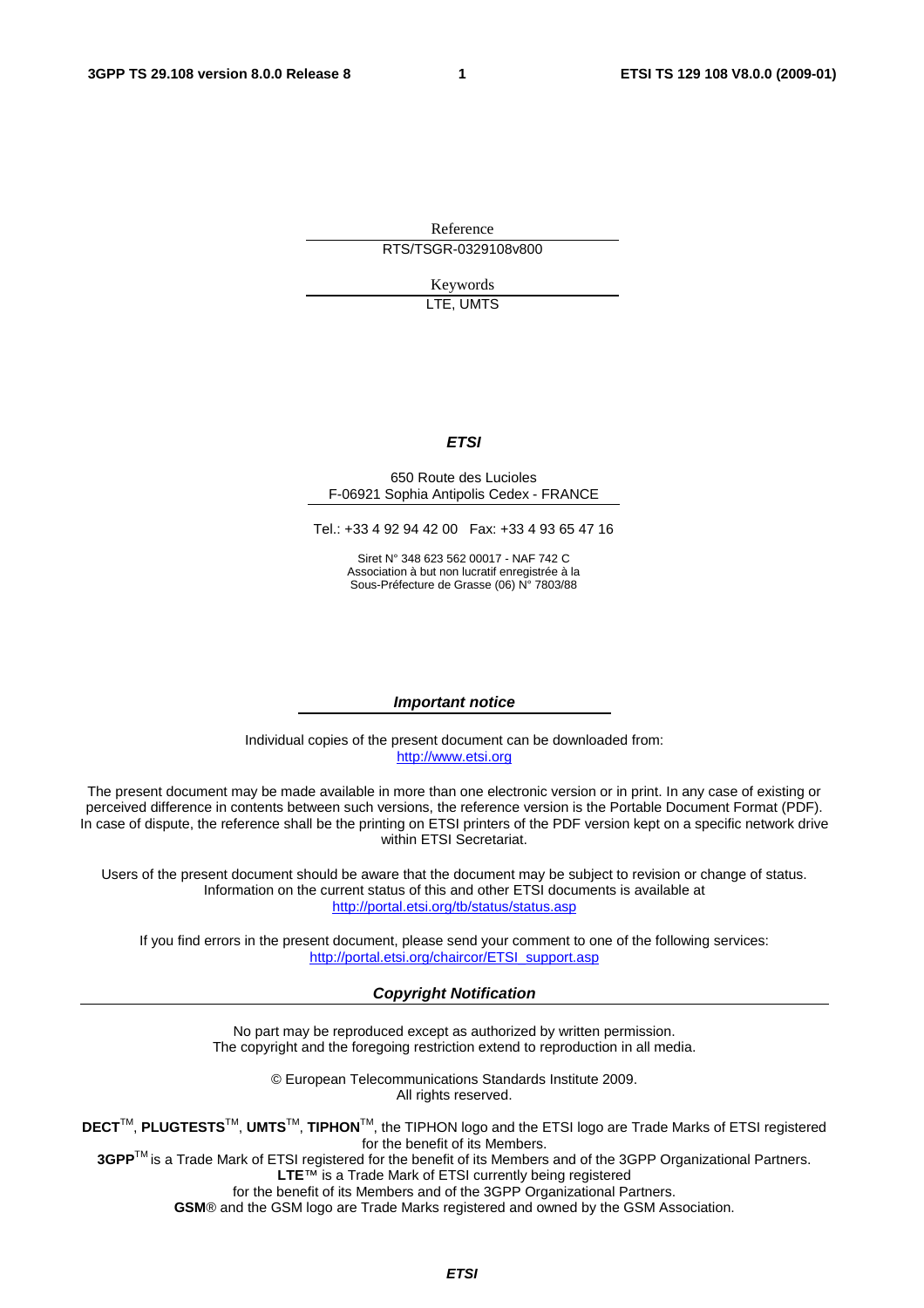## Intellectual Property Rights

IPRs essential or potentially essential to the present document may have been declared to ETSI. The information pertaining to these essential IPRs, if any, is publicly available for **ETSI members and non-members**, and can be found in ETSI SR 000 314: *"Intellectual Property Rights (IPRs); Essential, or potentially Essential, IPRs notified to ETSI in respect of ETSI standards"*, which is available from the ETSI Secretariat. Latest updates are available on the ETSI Web server (<http://webapp.etsi.org/IPR/home.asp>).

Pursuant to the ETSI IPR Policy, no investigation, including IPR searches, has been carried out by ETSI. No guarantee can be given as to the existence of other IPRs not referenced in ETSI SR 000 314 (or the updates on the ETSI Web server) which are, or may be, or may become, essential to the present document.

### Foreword

This Technical Specification (TS) has been produced by ETSI 3rd Generation Partnership Project (3GPP).

The present document may refer to technical specifications or reports using their 3GPP identities, UMTS identities or GSM identities. These should be interpreted as being references to the corresponding ETSI deliverables.

The cross reference between GSM, UMTS, 3GPP and ETSI identities can be found under <http://webapp.etsi.org/key/queryform.asp>.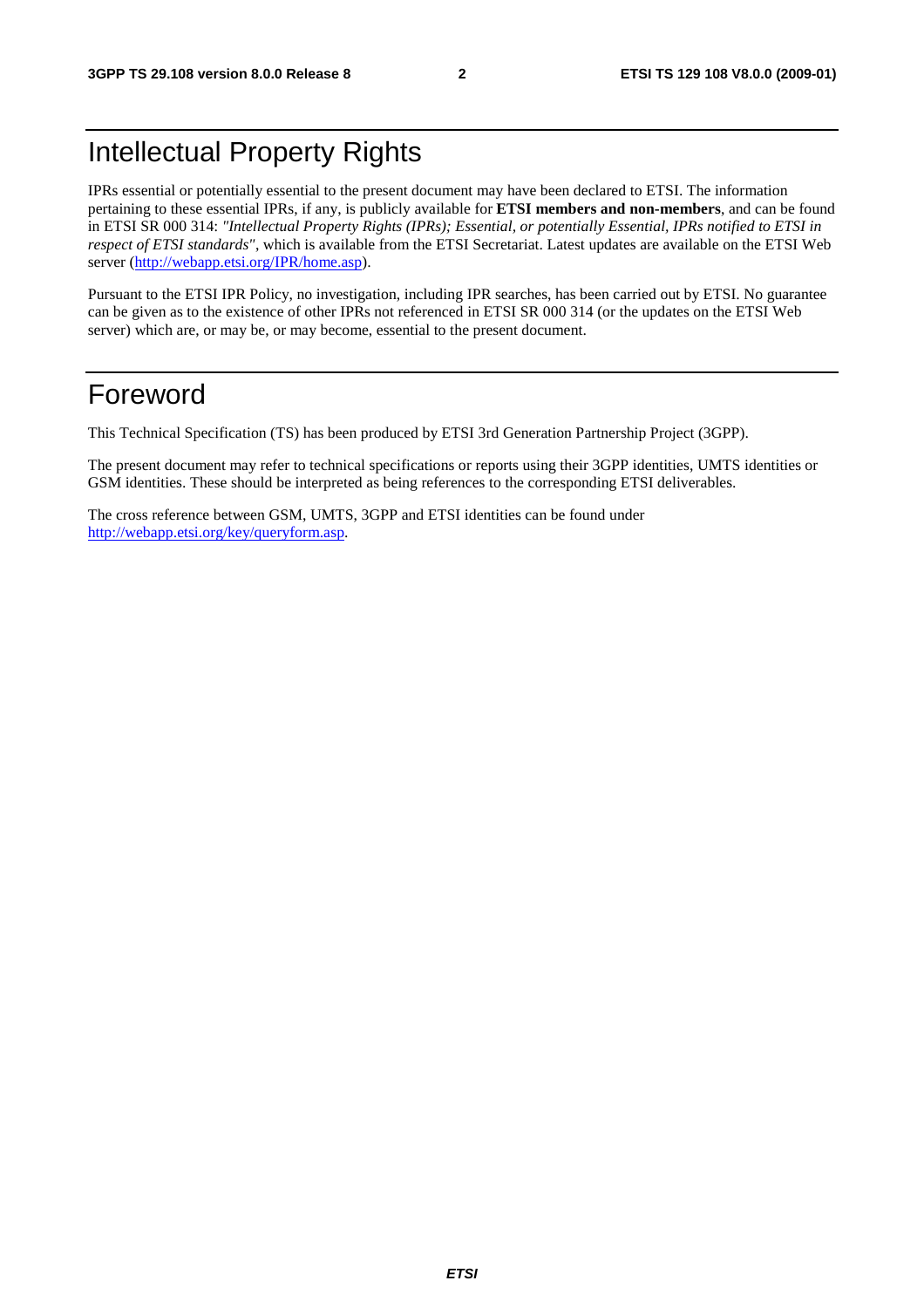$\mathbf{3}$ 

## Contents

| 1              |                                                                                          |  |  |  |  |  |
|----------------|------------------------------------------------------------------------------------------|--|--|--|--|--|
| 2              |                                                                                          |  |  |  |  |  |
| 3              |                                                                                          |  |  |  |  |  |
| $\overline{4}$ |                                                                                          |  |  |  |  |  |
| 4.1            |                                                                                          |  |  |  |  |  |
| 4.2.           |                                                                                          |  |  |  |  |  |
| 4.3            |                                                                                          |  |  |  |  |  |
| 5              |                                                                                          |  |  |  |  |  |
| 5.1            |                                                                                          |  |  |  |  |  |
| 5.2            |                                                                                          |  |  |  |  |  |
| 5.3            |                                                                                          |  |  |  |  |  |
| 5.4            |                                                                                          |  |  |  |  |  |
| 5.5            |                                                                                          |  |  |  |  |  |
| 5.6            |                                                                                          |  |  |  |  |  |
| 5.7            |                                                                                          |  |  |  |  |  |
| 5.8            |                                                                                          |  |  |  |  |  |
| 5.9            |                                                                                          |  |  |  |  |  |
| 5.10           |                                                                                          |  |  |  |  |  |
| 5.11           |                                                                                          |  |  |  |  |  |
| 5.12<br>5.13   |                                                                                          |  |  |  |  |  |
| 5.14           |                                                                                          |  |  |  |  |  |
| 5.15           |                                                                                          |  |  |  |  |  |
| 5.16           |                                                                                          |  |  |  |  |  |
| 5.17           |                                                                                          |  |  |  |  |  |
| 6              |                                                                                          |  |  |  |  |  |
|                |                                                                                          |  |  |  |  |  |
| 7              | Exceptions for RANAP message contents and information element coding when transferred on |  |  |  |  |  |
| 7.1            |                                                                                          |  |  |  |  |  |
| 8              |                                                                                          |  |  |  |  |  |
|                | <b>Annex A (informative):</b>                                                            |  |  |  |  |  |
|                |                                                                                          |  |  |  |  |  |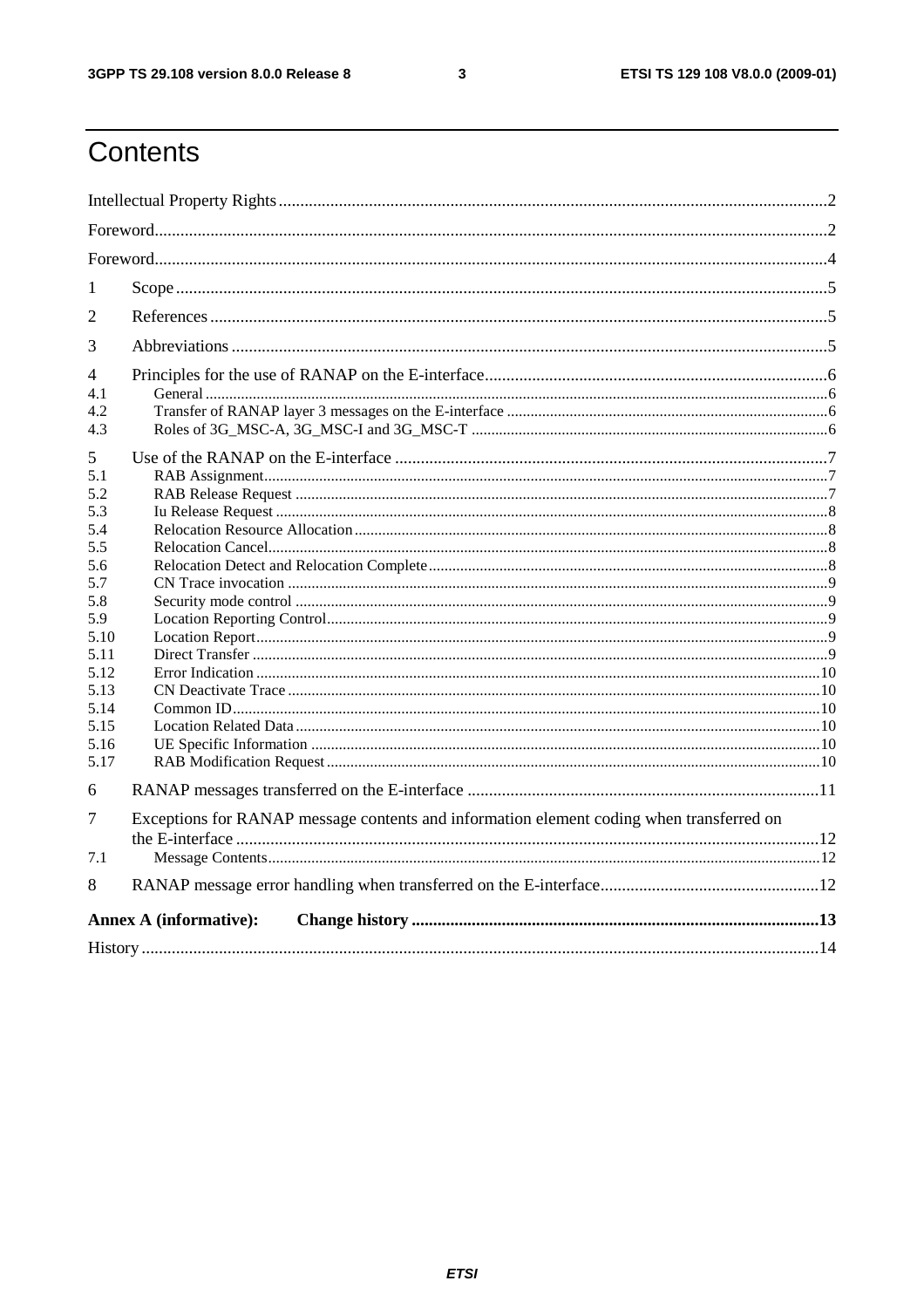### Foreword

This Technical Specification has been produced by the 3<sup>rd</sup> Generation Partnership Project (3GPP).

The contents of the present document are subject to continuing work within the TSG and may change following formal TSG approval. Should the TSG modify the contents of the present document, it will be re-released by the TSG with an identifying change of release date and an increase in version number as follows:

Version x.y.z

where:

- x the first digit:
	- 1 presented to TSG for information;
	- 2 presented to TSG for approval;
	- 3 or greater indicates TSG approved document under change control.
- y the second digit is incremented for all changes of substance, i.e. technical enhancements, corrections, updates, etc.
- z the third digit is incremented when editorial only changes have been incorporated in the document.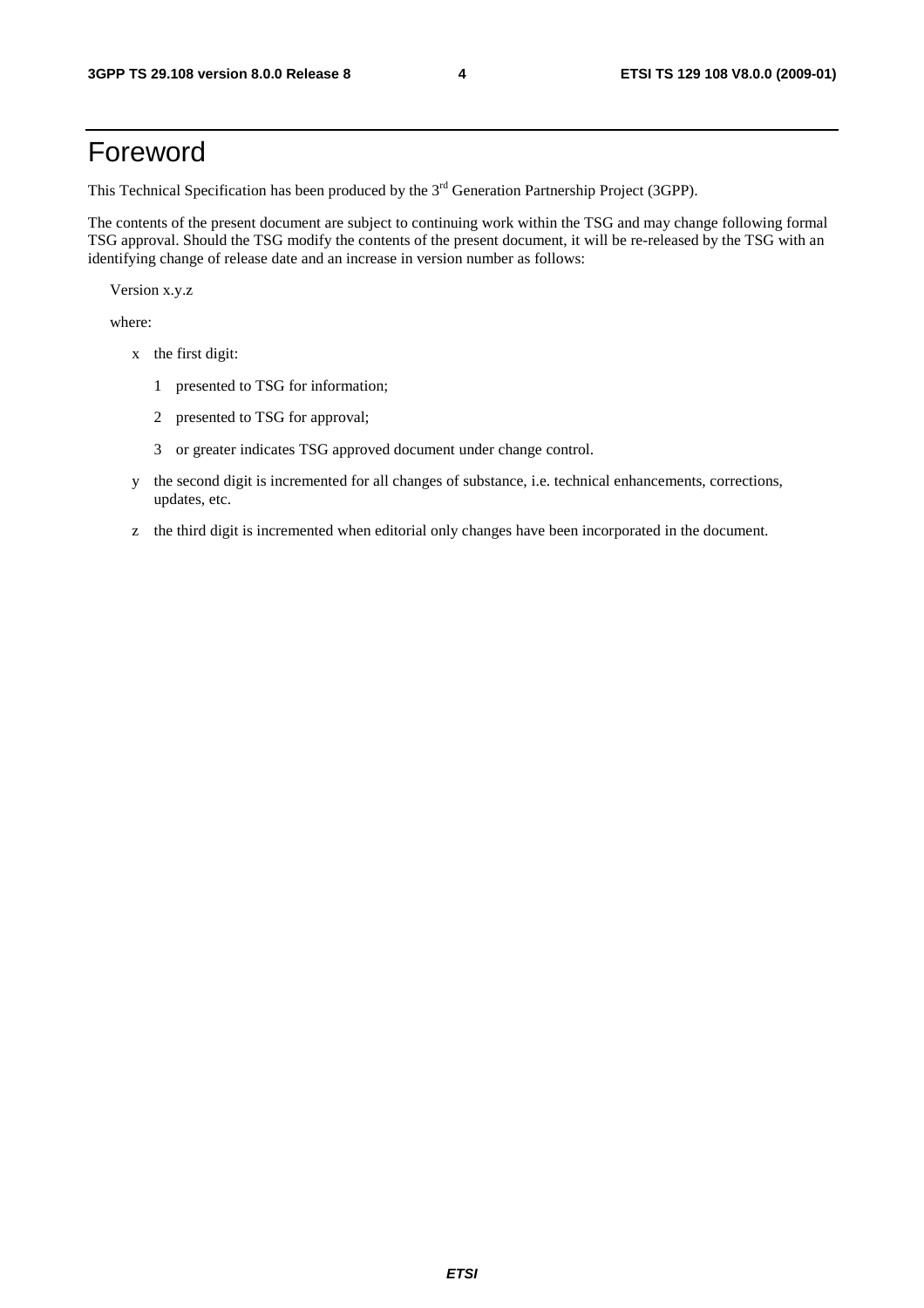### 1 Scope

The present document describes the subset of Radio Access Network Application Part (RANAP) messages and procedures, defined in 3GPP TS 25.413, which is used on the E-interface. A general description can be found in 3GPP TS 23.002 and 3GPP TS 23.009.

For the initiation and execution of relocation of SRNS (relocation for short, throughout the whole document) between MSCs a subset of RANAP procedures are used. For the subsequent control of resources allocated to the User Equipment (UE) RANAP procedures are used. The Direct Transfer Elementary Procedure (EP) of RANAP, is used for the transfer of connection management and mobility management messages between the UE and the controlling 3G\_MSC.

### 2 References

The following documents contain provisions which, through reference in this text, constitute provisions of the present document.

- References are either specific (identified by date of publication, edition number, version number, etc.) or non-specific.
- For a specific reference, subsequent revisions do not apply.
- For a non-specific reference, the latest version applies. In the case of a reference to a 3GPP document (including a GSM document), a non-specific reference implicitly refers to the latest version of that document *in the same Release as the present document*.
- [1] 3GPP TR 21.905: "Vocabulary".
- [2] 3GPP TS 23.009: "Handover procedures".
- [3] 3GPP TS 25.412: "UTRAN Iu Interface Signalling Transport".
- [4] 3GPP TS 25.413: "UTRAN Iu Interface RANAP Signalling".
- [5] 3GPP TS 29.002: "Mobile Application Part (MAP) specification".
- [6] 3GPP TS 29.010: "Information element mapping between Mobile Station Base Station System (MS - BSS) and Base Station System - Mobile-services Switching Centre (BSS - MSC); Signalling procedures and the Mobile Application Part (MAP)".
- [7] 3GPP TS 23.002: "Network architecture".
- [8] 3GPP TS 24.008: "Mobile radio interface layer 3 specification; Core Network Protocols Stage 3".

#### 3 Abbreviations

For the purposes of the present document, the abbreviations defined in [1] and the following apply:

| 3G MSC      | A third generation Mobile services Switching Centre that supports the Iu interface (and possibly |
|-------------|--------------------------------------------------------------------------------------------------|
|             | also the A-interface)                                                                            |
| 3G MSC-A    | The controlling 3G_MSC on which the call was originally established                              |
| 3G MSC-B    | The 3G MSC to which the UE is handed over in a Basic Handover                                    |
| 3G MSC-B'   | The 3G MSC to which the UE is handed over in a Subsequent Handover                               |
| 3G MSC-I    | Interworking 3G_MSC                                                                              |
| 3G MSC-T    | Target 3G_MSC                                                                                    |
| EP          | <b>Elementary Procedure</b>                                                                      |
| <b>NNSF</b> | <b>NAS Node Selection Function</b>                                                               |
| <b>RNC</b>  | Radio Network Controller                                                                         |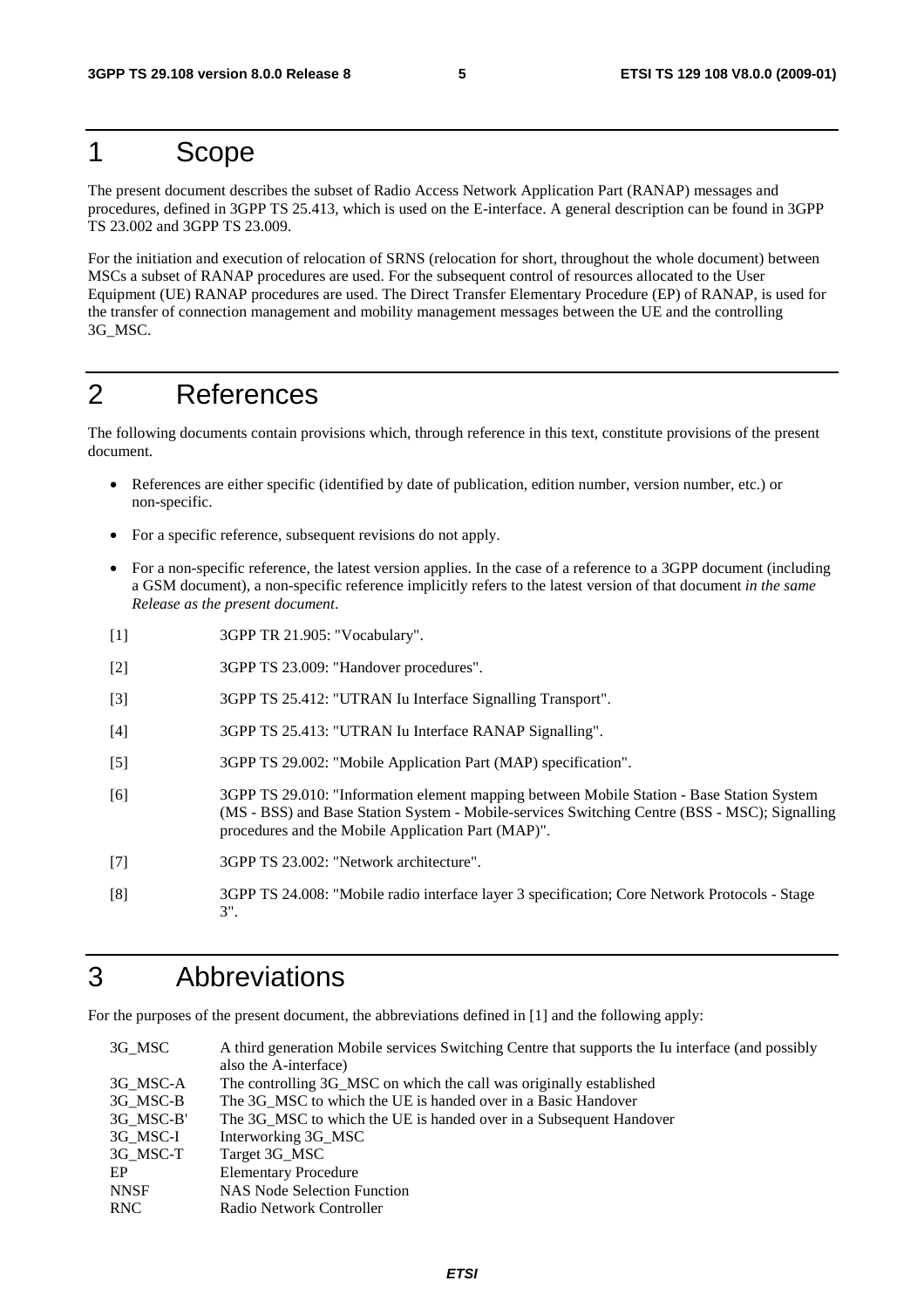### 4 Principles for the use of RANAP on the E-interface

#### 4.1 General

The mechanisms for the transfer of the RANAP messages on the E-interface is defined in TS 29.002. The operation of the relocation procedures between 3G\_MSCs and the use of the RANAP messages for those procedures is described in TS 23.009 and TS 29.010.

RANAP is defined to connect the RNS to both, the cs and ps domain of an UMTS CN. Procedures, messages and IEs, only defined for communication between the RNS and the ps domain of an UMTS CN will, of course, never appear on the E-interface.

In the same way as a the connection oriented service of SCCP is used for the messages relating to one UE on the 3G\_MSC-RNS interface a TCAP dialogue is used on the E-interface for messages relating to one UE. As no correspondence to the connectionless service on the 3G\_MSC-RNS interface is used on the E-interface none of the global procedures are applicable.

The management of the terrestrial circuits between the 3G\_MSCs is outside the scope of the E-interface (see TS 23.009), therefore all procedures, messages and information elements relating to terrestrial circuits are also excluded from the RANAP procedures and messages used on the E-interface.

### 4.2 Transfer of RANAP layer 3 messages on the E-interface

The RANAP data which on the 3G\_MSC-RNS interface is contained in the user data field of the exchanged SCCP frames is on the E-interface transferred as the contents of the access network signalling info in the AN-APDU parameter as described in TS 29.002, indicating the access network protocol identification "ts3G-25413".

### 4.3 Roles of 3G MSC-A, 3G MSC-I and 3G MSC-T

For the description in the present document, the 3G\_MSC's functionality related to the relocation between 3G\_MSCs has been split into three logical parts, 3G\_MSC-A, 3G\_MSC-T and 3G\_MSC-I. The different roles need not necessarily be performed by different 3G\_MSCs.

3G\_MSC-A is the call/connection controlling part of the 3G\_MSC where the call/connection was originally established and the switching point for relocation between 3G\_MSCs. (This corresponds to 3G\_MSC-A as defined in TS 23.009 and 29.002). The 3G\_MSC that is the 3G\_MSC-A will not be changed during the duration of a call/connection.

3G\_MSC-T is the part relating to the transitory state during the relocation for the 3G\_MSC controlling the RNS the serving RNS functionality is relocated to, when basic relocation or subsequent relocation (see TS 23.009) take place. (This corresponds, depending on the type of relocation to 3G\_MSC-A, 3G\_MSC-B or 3G\_MSC-B' in TS 23.009 and 29.002).

3G\_MSC-I is the part of an 3G\_MSC through which the 3G\_MSC-A, via an E-interface (or an internal interface) is in contact with the UE. (This corresponds, depending on the type of relocation to 3G\_MSC-A, 3G\_MSC-B or 3G\_MSC-B' in TS 23.009 and TS 29.002).

The 3G\_MSC that is the 3G\_MSC-A can also have the role of either the 3G\_MSC-I or the 3G\_MSC-T during a period of the call/connection.

The following is applicable for the involved 3G\_MSCs concerning the exchange of RANAP data on an E-interface before and after a successful inter 3G\_MSC relocation:

- 1) At basic relocation, two 3G\_MSCs are involved, one 3G\_MSC being 3G\_MSC-A and one being 3G\_MSC-T. When this relocation has been performed, the two 3G MSCs interworking on the E-interface have the roles of 3G\_MSC-A and 3G\_MSC-I respectively, i.e. the 3G\_MSC that is the 3G\_MSC-T during the relocation is now the 3G\_MSC-I.
- 2) At subsequent relocation back to 3G\_MSC-A, two 3G\_MSCs are involved. The 3G\_MSC having the role of 3G\_MSC-A has also the role of 3G\_MSC-T. The other 3G\_MSC involved has the role of 3G\_MSC-I. When this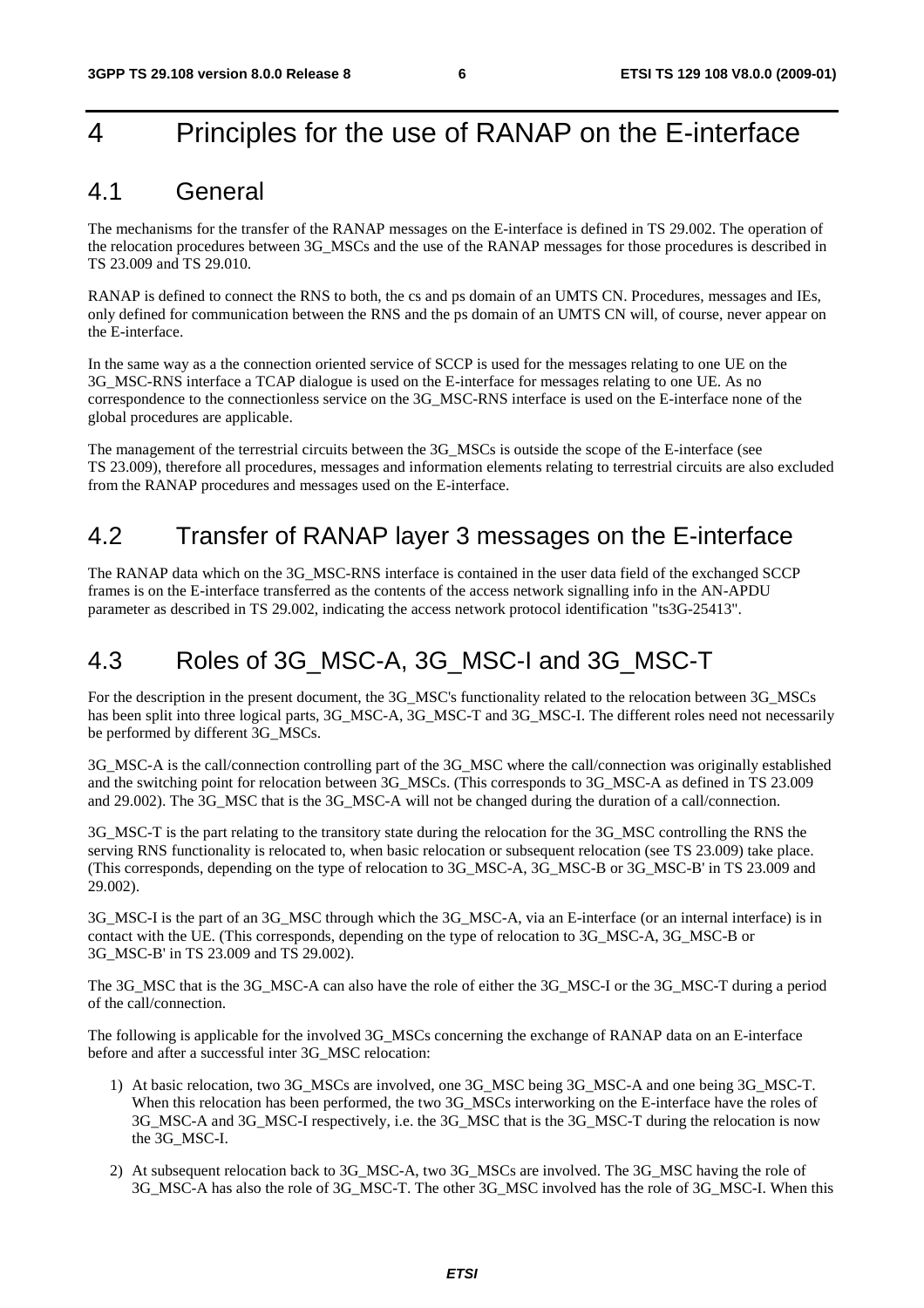relocation has been completed, there is no exchange of RANAP data on the E-interface, i.e. the 3G\_MSC being the 3G\_MSC-I before and during the relocation is now no longer taking part.

3) At subsequent relocation of SRNS to an 3G\_MSC not being 3G\_MSC-A, three 3G\_MSCs are involved. The roles of these 3G\_MSCs are 3G\_MSC-A, 3G\_MSC-I, and 3G\_MSC-T respectively. When this relocation has been performed, the two 3G\_MSCs interworking on an E-interface have the roles of 3G\_MSC-A and 3G\_MSC-I respectively, i.e. the 3G\_MSC that is the 3G\_MSC-T during the relocation is now the 3G\_MSC-I and the 3G\_MSC being 3G\_MSC-I during the relocation is now no longer taking part.

### 5 Use of the RANAP on the E-interface

The dedicated RANAP procedures used on the E-interface to some extent are:

- RAB assignment;
- RAB Release Request;
- Iu Release Request;
- Relocation resource allocation:
- Relocation Detect:
- Relocation Complete;
- Relocation Cancel;
- CN Invoke Trace:
- Security mode control;
- Location Reporting Control;
- Location Report;
- Direct Transfer;
- Error Indication;
- Common ID:
- Location Related Data;
- UE Specific Information;
- RAB Modification Request.

#### 5.1 RAB Assignment

The RAB Assignment procedure (TS 25.413 subclause 8.2) is applied on the E-interface with following conditions:

- the 3G\_MSC-A acts as the 3G\_MSC;
- the 3G\_MSC-I acts as the RNS.

The handling of terrestrial resources is not applicable, i.e. the RANAP IEs *Transport Layer Address* and *Iu Transport Association* will be assigned by the 3G\_MSC-I.

#### 5.2 RAB Release Request

For the RAB Release Request procedure (TS 25.413 subclauses 8.3) the involved 3G\_MSCs shall act according to the following: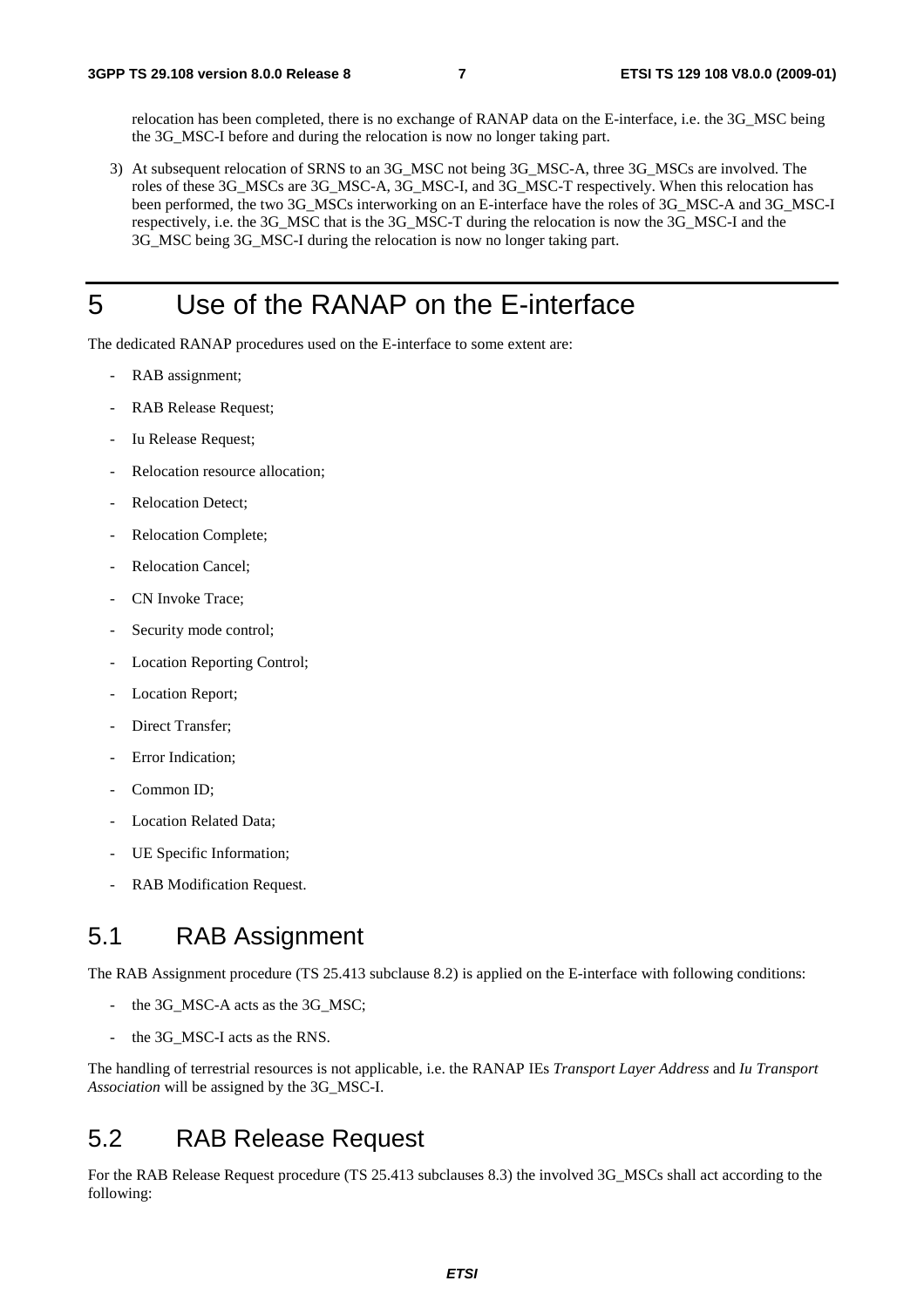- the 3G\_MSC-I acts as the RNS;
- the 3G\_MSC-A acts as the 3G\_MSC.

### 5.3 Iu Release Request

For the Iu Release Request procedure (TS 25.413 subclause 8.4) the involved 3G\_MSCs shall act according to the following:

- the 3G\_MSC-I acts as the RNS;
- the 3G\_MSC-A acts as the 3G\_MSC.

Additionally, at basic Inter-3G\_MSC relocation and at subsequent Inter-3G\_MSC relocation (3GPP TS 23.009), if the 3G\_MSC that is the 3G\_MSC-A is not also the 3G\_MSC-T, the Iu Release Request procedure (TS 25.413 subclause 8.4) is applied on the E-interface with the following conditions:

- the 3G\_MSC-T acts as the RNS;
- the 3G\_MSC-A acts as the 3G\_MSC.

### 5.4 Relocation Resource Allocation

At basic Inter-3G\_MSC relocation (TS 23.009) the Relocation Resource Allocation procedure (TS 25.413 subclause 8.7) is applied on the E-interface with the following conditions:

- the 3G\_MSC-A acts as the 3G\_MSC;
- the 3G\_MSC-T acts as the target RNS.

At subsequent Inter-3G\_MSC relocation the Relocation Resource Allocation procedure is applied on the E-interface with the following conditions:

- the 3G\_MSC-I acts as the 3G\_MSC;
- the 3G\_MSC-T acts as the target RNS;
- if the 3G\_MSC that is the 3G\_MSC-A is not also the 3G\_MSC-T, then this 3G\_MSC shall act as the target RNS towards the 3G\_MSC-I and as the 3G\_MSC towards the 3G\_MSC-T.

The handling of terrestrial resources is not applicable, i.e. the RANAP IEs *Transport Layer Address* and *Iu Transport Association* will be assigned by the 3G\_MSC-T.

In case NNSF is active, the *Iu Signalling Connection Identifier* IE and the *Global CN ID* IE shall be set by the 3G\_MSC\_T towards Target RNC.

#### 5.5 Relocation Cancel

For subsequent Inter-3G\_MSC relocation the Relocation Cancel procedure (TS 25.413 subclause 8.10) is applied on the E-interface with the following conditions.

- the 3G\_MSC-A, acts as the 3G\_MSC;
- the 3G\_MSC-I, acts as the serving RNS.

#### 5.6 Relocation Detect and Relocation Complete

For the Relocation Detect and Relocation Complete procedure (TS 25.413 subclauses 8.8 and 8.9) the applicable parts on the E-interface are the transfer of RELOCATION DETECT, RELOCATION COMPLETE messages at inter 3G\_MSC relocation. For those parts, the involved 3G\_MSCs shall act according to the following:

the 3G\_MSC-A acts as the 3G\_MSC;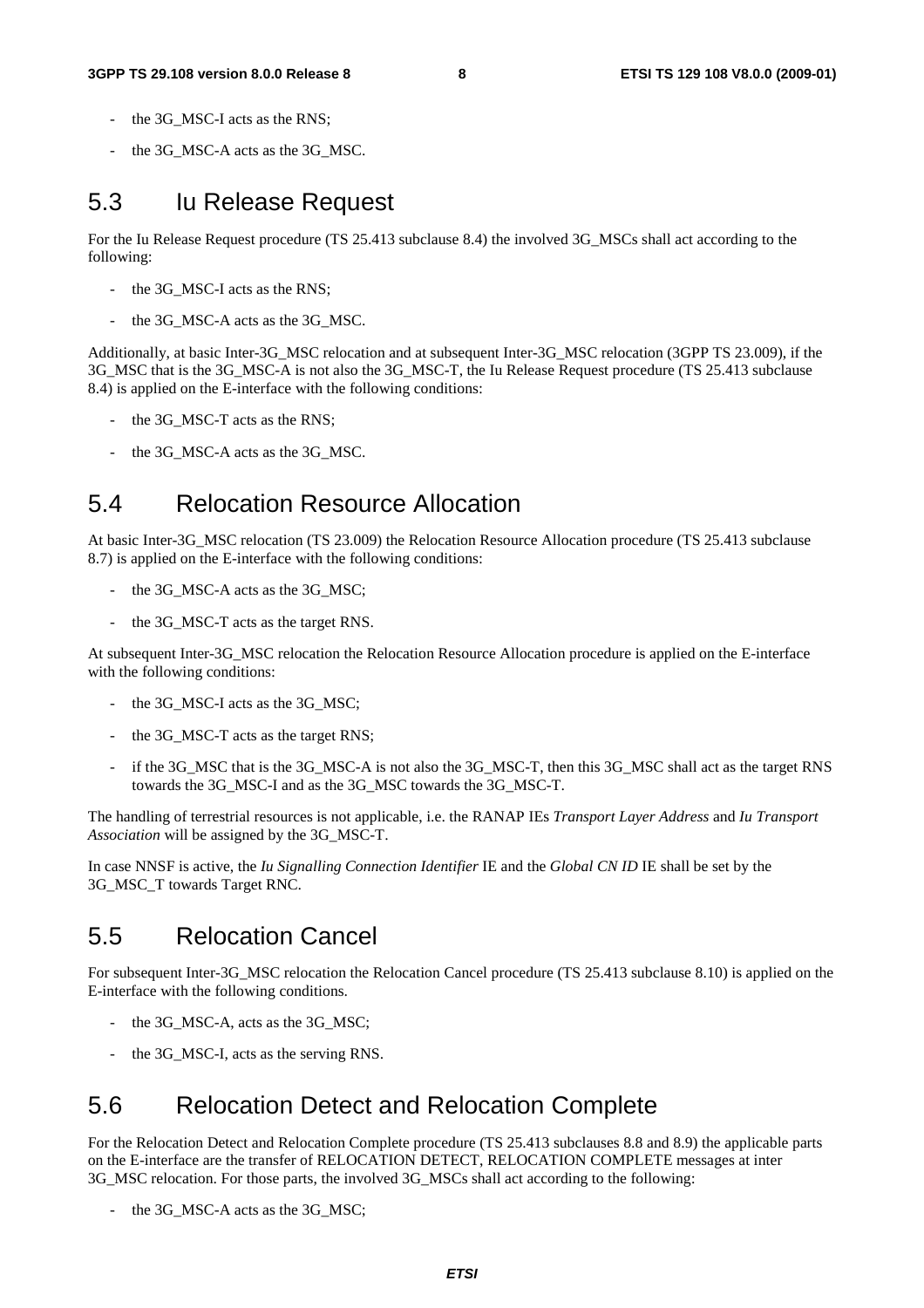the 3G MSC-T acts as the target RNS.

#### 5.7 CN Trace invocation

For the CN Trace invocation procedure (TS 25.413, subclause 8.17), the involved 3G\_MSCs shall act according to the following:

- the 3G\_MSC-A acts as the 3G\_MSC;
- the 3G\_MSC-I acts as the RNS.

Additionally, at basic Inter-3G\_MSC relocation and at subsequent Inter-3G\_MSC relocation (TS 23.009), if the 3G\_MSC that is the 3G\_MSC-A is not also the 3G\_MSC-T, the CN Trace invocation procedure (TS 25.413, subclause 8.17) is applied on the E-interface with the following conditions:

- the 3G\_MSC-A acts as the 3G\_MSC;
- the 3G\_MSC-T acts as the RNS.

#### 5.8 Security mode control

For the Security mode control procedure (TS 25.413, subclause 8.18), the involved 3G\_MSCs shall act according to the following:

- the 3G\_MSC-A acts as the 3G\_MSC;
- the 3G\_MSC-I acts as the RNS.

#### 5.9 Location Reporting Control

For the Location Reporting Control procedure (TS 25.413, subclause 8.19), the involved 3G\_MSCs shall act according to the following:

- the 3G\_MSC-A acts as the 3G\_MSC;
- the 3G\_MSC-I acts as the RNS.

Additionally, at basic Inter-3G\_MSC relocation and at subsequent Inter-3G\_MSC relocation (3GPP TS 23.009), if the 3G\_MSC that is the 3G\_MSC-A is not also the 3G\_MSC-T, the Location Reporting Control procedure (TS 25.413 subclause 8.19) is applied on the E-interface with the following conditions:

- the 3G\_MSC-A acts as the 3G\_MSC;
- the 3G\_MSC-T acts as the RNS.

#### 5.10 Location Report

For the Location Report procedure (TS 25.413, subclause 8.20, the involved 3G\_MSCs shall act according to the following:

- the 3G\_MSC-A acts as the 3G\_MSC;
- the 3G\_MSC-I acts as the RNS.

#### 5.11 Direct Transfer

For the Direct Transfer procedure (TS 25.413, subclause 8.23), the involved 3G\_MSCs shall act according to the following:

the 3G\_MSC-A acts as the 3G\_MSC;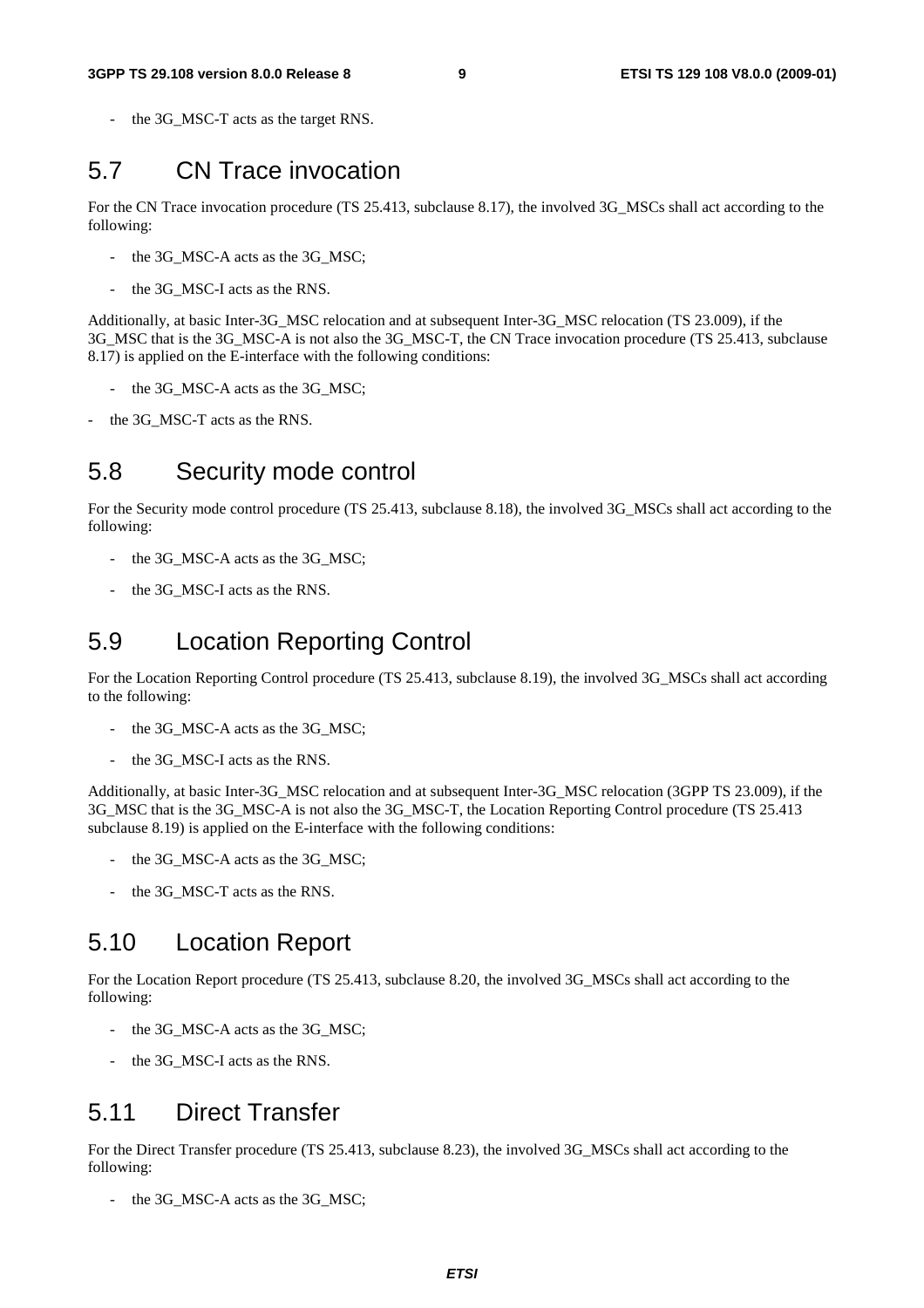the 3G\_MSC-I acts as the RNS.

### 5.12 Error Indication

For the Error Indication procedure (TS 25.413, subclause 8.27), the involved 3G\_MSCs shall act according to the following:

- the 3G\_MSC-A acts as the 3G\_MSC;
- the 3G\_MSC-I acts as the RNS.

#### 5.13 CN Deactivate Trace

For the CN Deactivate Trace procedure procedure (TS 25.413, subclause 8.28), the involved 3G\_MSCs shall act according to the following:

- the 3G\_MSC-A acts as the 3G\_MSC;
- the 3G\_MSC-I acts as the RNS.

#### 5.14 Common ID

For the Common ID procedure (TS 25.413, subclause 8.16), the involved 3G MSCs shall act according to the following:

- the 3G\_MSC-A acts as the 3G\_MSC;
- the 3G\_MSC-I acts as the RNS.

### 5.15 Location Related Data

For the Location Related Data procedure (TS 25.413, subclause 8.31), the involved 3G\_MSCs shall act according to the following:

- the 3G\_MSC-A acts as the 3G\_MSC;
- the 3G\_MSC-I acts as the RNS.

#### 5.16 UE Specific Information

For the UE Specific Information procedure (TS 25.413, subclause 8.33), the involved 3G MSCs shall act according to the following:

- the 3G\_MSC-A acts as the 3G\_MSC;
- the 3G\_MSC-I acts as the RNS.

#### 5.17 RAB Modification Request

For the RAB Modification Request procedure (TS 25.413, subclause 8.30), the involved 3G MSCs shall act according to the following:

- the 3G\_MSC-A acts as the 3G\_MSC;
- the 3G\_MSC-I acts as the RNS.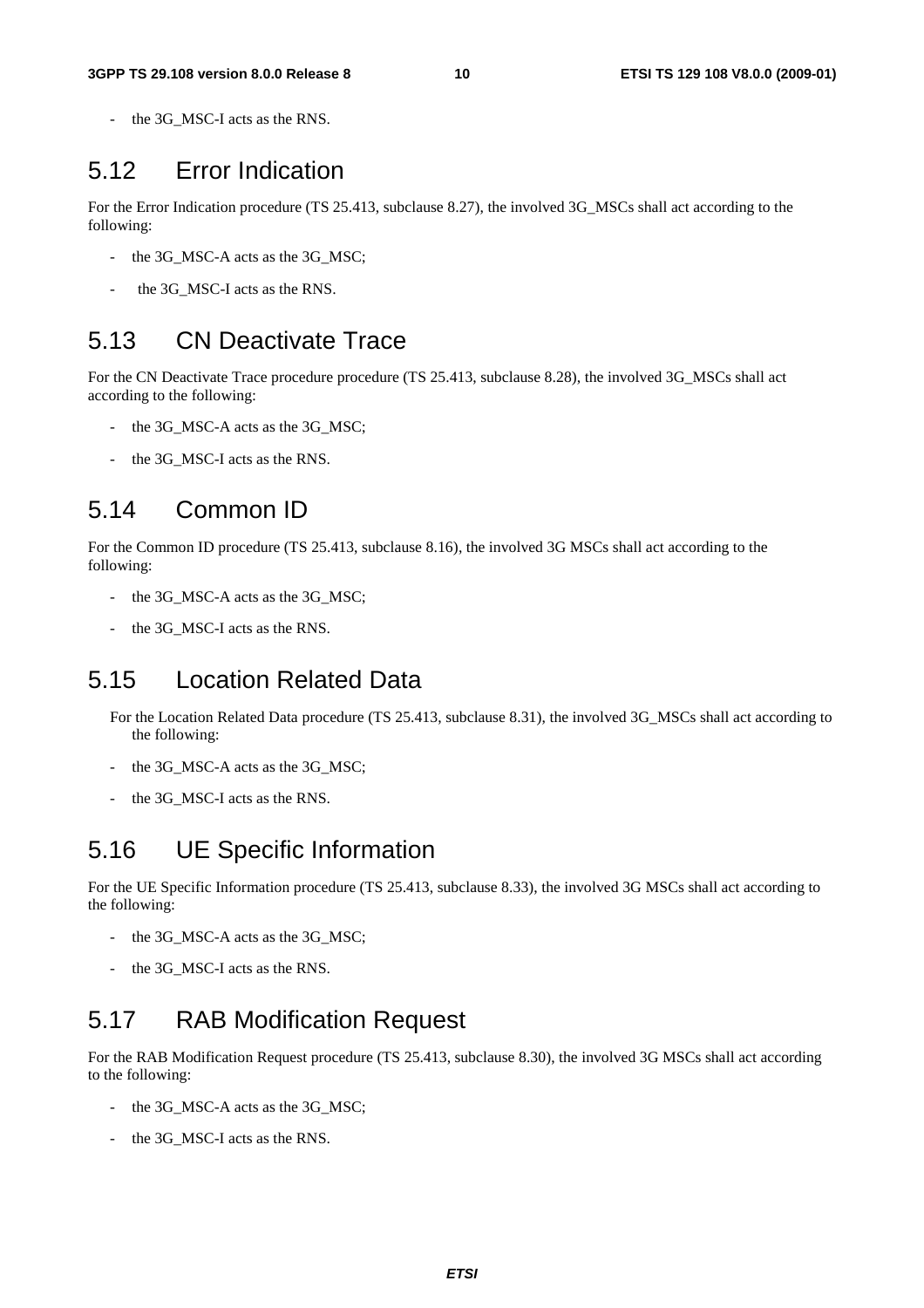## 6 RANAP messages transferred on the E-interface

The list given below shows the RANAP messages, defined in TS 25.413 subclause 9.1(tabular format) and 9.3 (ASN.1 notation) that are transferred on the E-interface.

|   | RAB ASSIGNMENT REQUEST                | $(3G_MSC-A \rightarrow 3G_MSC-I)$                                              |
|---|---------------------------------------|--------------------------------------------------------------------------------|
|   | RAB ASSIGNMENT RESPONSE               | $(3G_MSC-I \rightarrow 3G_MSC-A)$                                              |
|   | <b>RAB RELEASE REQUEST</b>            | $(3G_MSC-I \rightarrow 3G_MSC-A)$                                              |
|   | <b>IU RELEASE REQUEST</b>             | $(3G_MSC-I \rightarrow 3G_MSC-A$ and $3G_MSC-T \rightarrow 3G_MSC-A)$          |
| ∗ | RELOCATION REQUEST                    | $(3G_MSC-A \rightarrow 3G_MSC-T$ and $3G_MSC-I \rightarrow 3G_MSC-A)$          |
| ∗ |                                       | RELOCATION REQUEST ACKNOWLEDGE (3G_MSC-T -> 3G_MSC-A and 3G_MSC-A -> 3G_MSC-I) |
| ∗ | RELOCATION DETECT                     | $(3G_MSC-T \rightarrow 3G_MSC-A)$                                              |
| ∗ | RELOCATION COMPLETE                   | $(3G_MSC-T \rightarrow 3G_MSC-A)$                                              |
| ∗ | <b>RELOCATION FAILURE</b>             | $(3G_MSC-T \rightarrow 3G_MSC-A$ and $3G_MSC-A \rightarrow 3G_MSC-I)$          |
| ∗ | RELOCATION CANCEL                     | $(3G$ _MSC-I -> 3G_MSC-A)                                                      |
| ∗ | RELOCATION CANCEL ACKNOWLEDGE         | $(3G_MSC-A \rightarrow 3G_MSC-I)$                                              |
| # | <b>CN INVOKE TRACE</b>                | $(3G_MSC-A \rightarrow 3G_MSC-I$ and $3G_MSC-A \rightarrow 3G_MSC-T)$          |
|   | SECURITY MODE COMMAND                 | $(3G$ <sub>MSC</sub> -A -> 3G <sub>MSC</sub> -I)                               |
|   | SECURITY MODE COMPLETE                | $(3G_MSC-I \rightarrow 3G_MSC-A)$                                              |
|   | <b>SECURITY MODE REJECT</b>           | $(3G_MSC-I \rightarrow 3G_MSC-A)$                                              |
|   | <b>LOCATION REPORTING CONTROL</b>     | $(3G_MSC-A \rightarrow 3G_MSC-I$ and $3G_MSC-A \rightarrow 3G_MSC-T)$          |
|   | <b>LOCATION REPORT</b>                | $(3G_MSC-I \rightarrow 3G_MSC-A)$                                              |
|   | <b>DIRECT TRANSFER</b>                | $(3G_MSC-A \rightarrow 3G_MSC-I$ and $3G_MSC-I \rightarrow 3G_MSC-A)$          |
|   | <b>ERROR INDICATION</b>               | $(3G_MSC-A \rightarrow 3G_MSC-I$ and $3G_MSC-I \rightarrow 3G_MSC-A)$          |
| # | <b>CN DEACTIVATE TRACE</b>            | $(3G_MSC-A \rightarrow 3G_MSC-I)$                                              |
|   | <b>COMMON ID</b>                      | $(3G_MSC-A \rightarrow 3G_MSC-I)$                                              |
|   | LOCATION RELATED DATA REQUEST         | $(3G$ <sub>MSC</sub> -A -> 3G <sub>MSC</sub> -I                                |
|   | <b>LOCATION RELATED DATA RESPONSE</b> | $(3G$ <sub>MSC</sub> -I -> 3G <sub>MSC</sub> -A)                               |
|   | <b>LOCATION RELATED DATA FAILURE</b>  | $(3G$ _MSC-I -> 3G_MSC-A)                                                      |
|   | UE SPECIFIC INFORMATION INDICATION    | $(3G_MSC-A \rightarrow 3G_MSC-I)$                                              |
|   | <b>RAB MODIFY REQUEST</b>             | $(3G$ <sub>MSC</sub> -I -> $3G$ <sub>MSC</sub> -A)                             |

All other RANAP messages shall be considered as non-existent on the E-interface.

Some of the messages above are qualified by \* or #. This indicates whether the message, when sent on the E interface, is considered as:

- relocation related message (\*); or
- trace related message (#).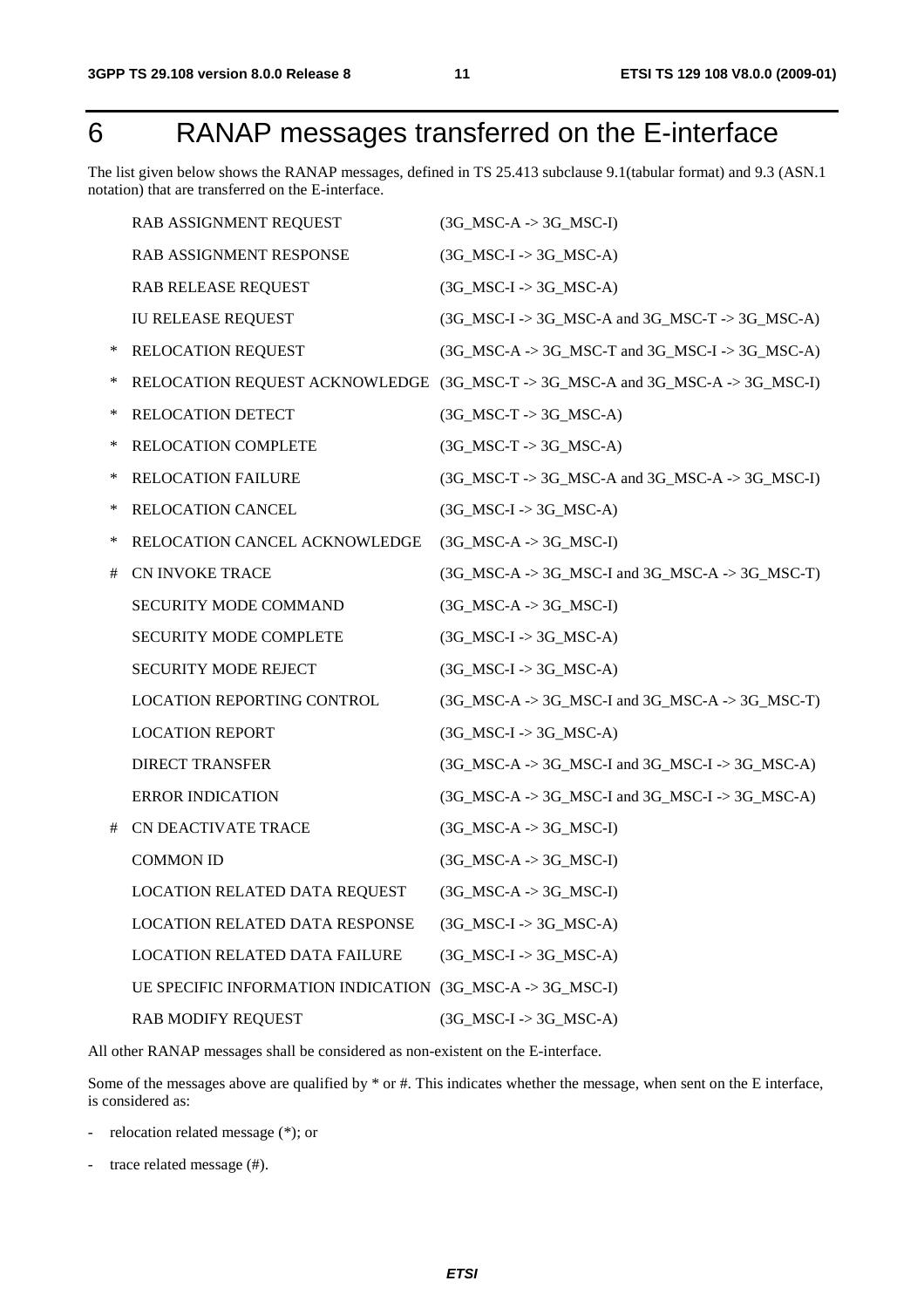## 7 Exceptions for RANAP message contents and information element coding when transferred on the E-interface

#### 7.1 Message Contents

For the applicable RANAP messages transferred on the E-interface the following exceptions to the descriptions in TS 25.413 are valid:

#### RAB ASSIGNMENT REQUEST message

- *Transport Layer Address* IE:

if received, this IE shall be ignored;

- *Iu Transport Association* IE:

if received, this IE shall be ignored;

- *UP Mode Versions* IE:

the information given within this IE is only useful in case of TrFO.

#### RELOCATION REQUEST message

- *Transport Layer Address* IE:

if received, this IE shall be ignored;

- *Iu Transport Association* IE:

if received, this IE shall be ignored;

- *UP Mode Versions* IE:

the information given within this IE is only useful in case of TrFO;

- *Iu Signalling Connection Identifier* IE:

if received, this IE shall be ignored;

- *Global CN ID* IE:

if received, this IE shall be ignored.

### 8 RANAP message error handling when transferred on the E-interface

The RANAP error handling (TS 25.413 [4] clause 10) is applicable. The handling of faults concerning the use of SCCP is not applicable.

The RANAP error messages sent on the E-interface shall only be sent as response to RANAP messages received on the same interface.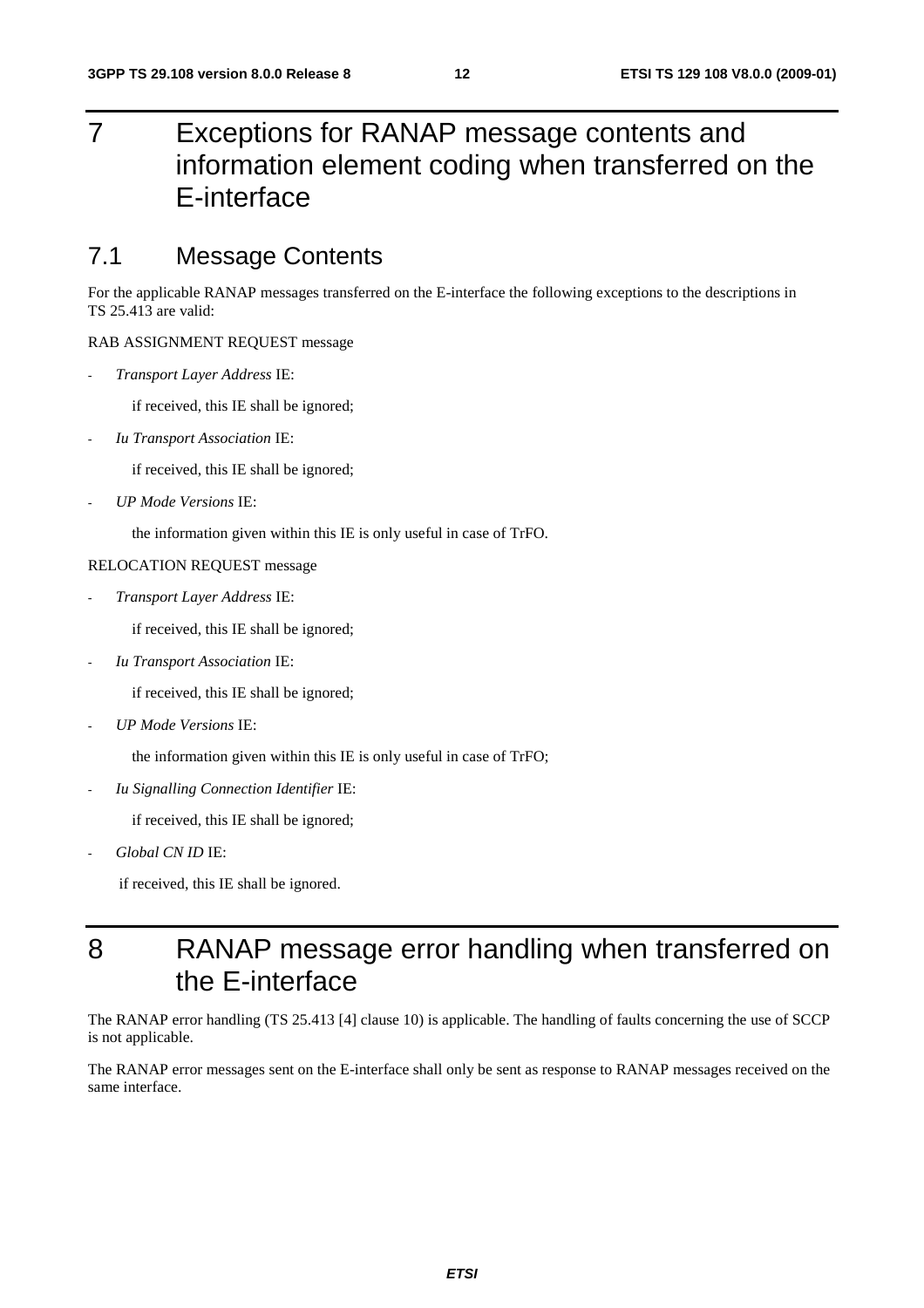## Annex A (informative): Change history

|                 | <b>Change history</b> |            |                 |                       |                                                           |  |  |  |
|-----------------|-----------------------|------------|-----------------|-----------------------|-----------------------------------------------------------|--|--|--|
| <b>TSG RAN#</b> | <b>Version</b>        | <b>CR</b>  | <b>Tdoc RAN</b> | <b>New</b><br>Version | <b>Subject/Comment</b>                                    |  |  |  |
| <b>RAN 08</b>   | 2.0.0                 | -          | RP-000258       | 3.0.0                 | Approved at TSG RAN #8 and placed under Change<br>Control |  |  |  |
| <b>RAN 10</b>   | 3.0.0                 | 001<br>002 | RP-000634       | 3.1.0                 | Approved at TSG RAN #10                                   |  |  |  |

| <b>Change history</b> |      |                 |  |        |                                                                              |       |            |
|-----------------------|------|-----------------|--|--------|------------------------------------------------------------------------------|-------|------------|
| <b>Date</b>           | TSG# | <b>TSG Doc.</b> |  | CR Rev | <b>Subject/Comment</b>                                                       | Old   | <b>New</b> |
| 03/2001               | 11   |                 |  |        | Approved at TSG RAN #11 and placed under Change Control                      |       | 4.0.0      |
| 09.2001               | 13   | RP-010590 004   |  |        | Iu Signalling Connection identifier on E-i/f                                 | 4.0.0 | 4.1.0      |
| 03/2002               | 15   |                 |  |        | Approved at TSG RAN #15 and placed under Change Control                      | 4.1.0 | 5.0.0      |
| 06/2002               | 16   | RP-020416 007   |  |        | Location Related Data procedure missing                                      | 5.0.0 | 5.1.0      |
| 12/2002               | 18   | RP-020755 010   |  |        | Explicit indication of relocation related messages                           | 5.1.0 | 5.2.0      |
| 03/2003               | 19   | RP-030079 013   |  |        | Corrections to the list of RANAP messages transferred on the E-<br>interface | 5.2.0 | 5.3.0      |
| 12/2003               | 22   |                 |  |        | Introduction of Release 6 specification                                      | 5.3.0 | 6.0.0      |
| 06/2004               | 24   |                 |  |        | PUESBINE support over E-interface                                            | 6.0.0 | 6.1.0      |
| 03/2005               | 27   | RP-050120 017   |  |        | Full RANAP support of network initiated SCUDIF                               | 6.1.0 | 6.2.0      |
| 03/2006               | 31   |                 |  |        | Introduction of Release 7 specification                                      | 6.2.0 | 7.0.0      |
| 06/2003               | 32   | RP-060278 019   |  |        | Iu-Flex for Inter-3G MSC Relocation                                          | 7.0.0 | 7.1.0      |
| 12/2008               | 42   |                 |  |        | Upgrade to Release 8 without technical change                                | 7.1.0 | 8.0.0      |